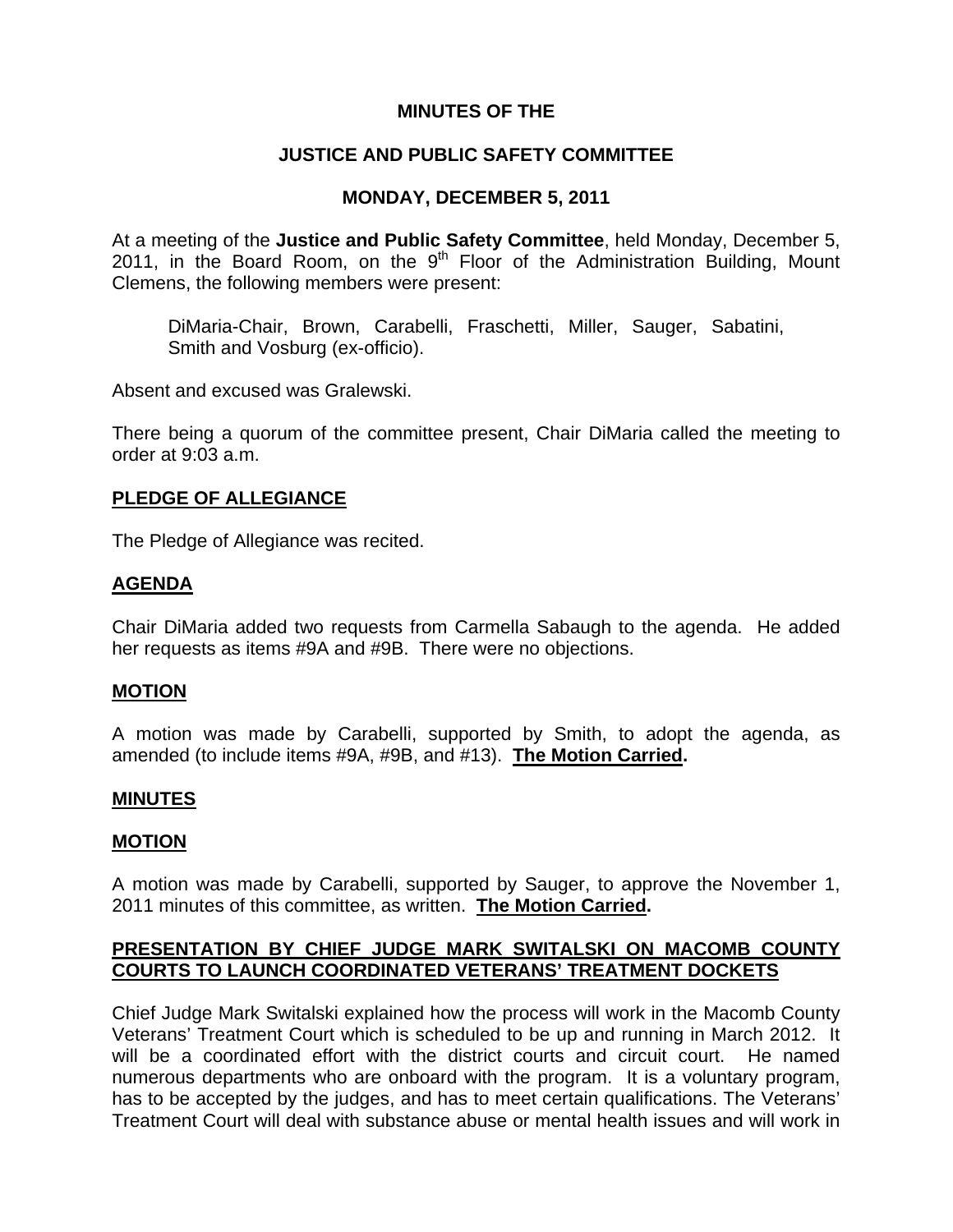conjunction with the VA. The focus will be on treatment once convicted. Upon being admitted to the Veterans' Treatment Court, there will be a mentor assigned to help. So far, they have 25 volunteer veteran mentors. He intends to send a copy of the Memorandum of Understanding to the Board Office later today. Additionally, they are setting up a 501(c)(3) for those who want to donate to the Veterans' Treatment Court.

The following commissioner spoke: Vosburg.

### **MOTION**

A motion was made by Carabelli, supported by Sauger, to receive and file the presentation by Chief Judge Mark Switalski on Macomb County Courts to Launch Coordinated Veterans' Treatment Dockets. **The Motion Carried.** 

### **ADOPT 2012 COMET BUDGET / SHERIFF'S OFFICE**

#### **MOTION**

A motion was made by Smith, supported by Fraschetti, to adopt the 2012 County of Macomb Enforcement Team (COMET) budget as recommended by the COMET Board of Directors at their meeting on October 26, 2011 at no cost to the county. **Forward to the Finance Committee. The Motion Carried.** 

# **PRESENTATION FROM SHERIFF ANTHONY WICKERSHAM ON SHERIFF'S OFFICE GRANTS**

Sheriff Anthony Wickersham stated that the Sheriff's Office did not apply for any new grants this year. He overviewed the six revolving grants that they applied for and received this year: COMET Byrne, Macomb Auto Theft Squad, 416-Secondary Road Patrol, Traffic Enforcement, Byrne/JAG Community Corrections (Sheriff portion), and Marine Division.

The following commissioners spoke: Carabelli and Sauger.

#### **MOTION**

A motion was made by Carabelli, supported by Sabatini, to receive and file the presentation from Sheriff Anthony Wickersham on Sheriff's Office grants. **The Motion Carried.** 

# **REPORT FROM CARMELLA SABAUGH, COUNTY CLERK / REGISTER OF DEEDS, ABOUT REQUIRING THE FORECLOSURE INDUSTRY TO PAY THE SAME TRANSFER TAX HOMEOWNERS MUST PAY**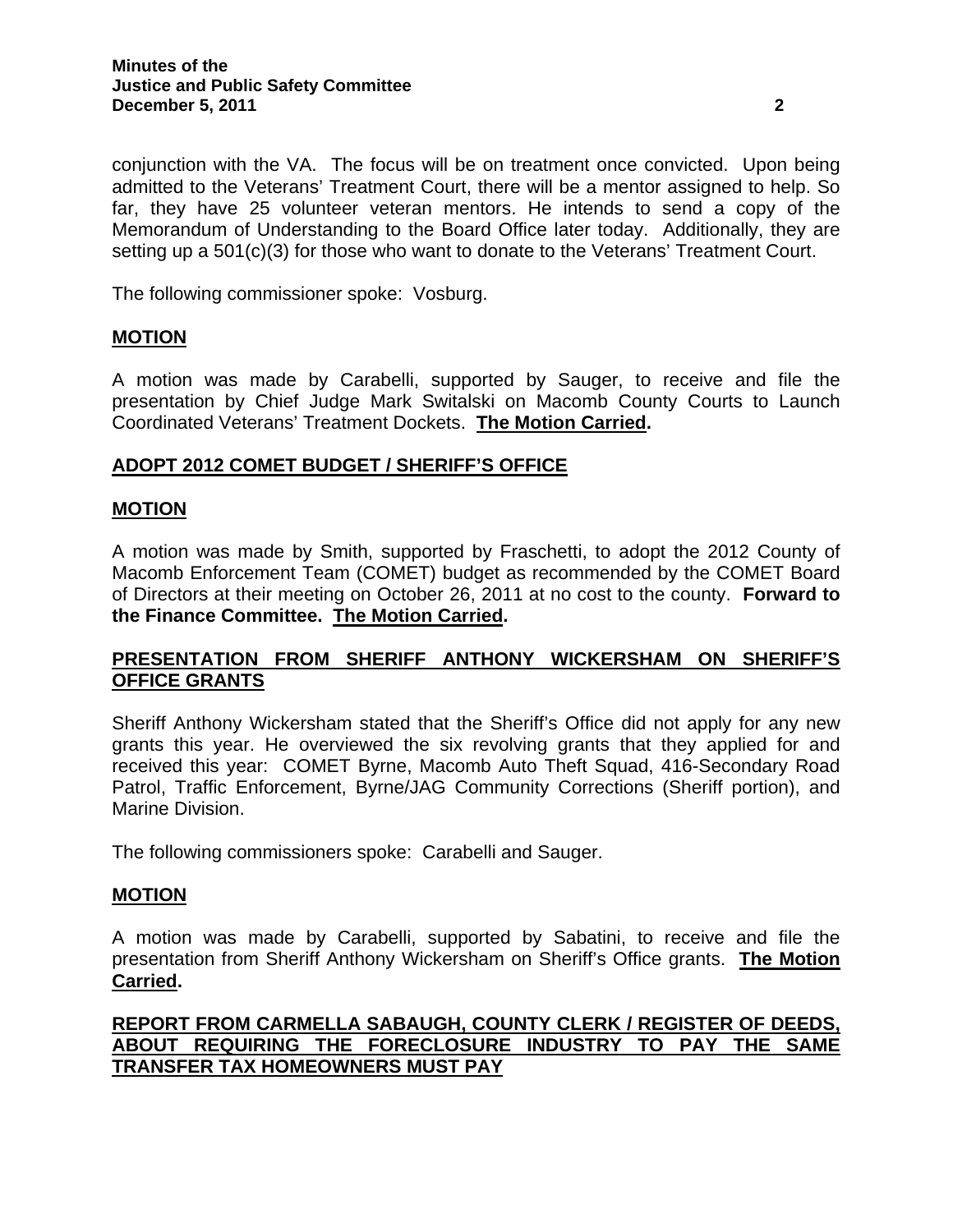Carmella Sabaugh spoke about Ted Wahby and Frank Krycia's involvement in requiring the foreclosure industry to pay the same transfer tax as homeowners must pay. She said a lot are paying the transfer tax under protest. She credited the Register of Deeds staff who work at the counter and take the brunt. Since September, over \$200,000 has been collected for the county.

The following commissioners spoke: Carabelli and Smith.

Frank Krycia informed committee members that Oakland County, Ingham County and Genesee County have pending lawsuits in federal court and he is awaiting the results of those cases, since Macomb County is collecting the money and was not involved in those lawsuits. In the meantime, he is gathering records, lists, and calculating what the past damages would be.

The following commissioner spoke: Brown.

#### **MOTION**

A motion was made by Carabelli, supported by Smith, to receive and file the report from Carmella Sabaugh, County Clerk / Register of Deeds, about requiring the foreclosure industry to pay the same transfer tax homeowners must pay. **The Motion Carried.** 

### **REQUEST TO PURCHASE 10 iPADS / COUNTY CLERK/REGISTER OF DEEDS**

### **MOTION**

A motion was made by Carabelli, supported by Fraschetti, to approve the purchase of 10 iPads and cases by the Clerk/Register of Deeds to be used for an in-court check-in module at a cost not to exceed \$4,756.10. Funds are available in the Jury Room Account #10116601-97002. Transfer \$4,756.10 from this account into Clerk's Account #10121501 for payment of the iPads. **Forward to the Finance Committee.** 

Commissioners Carabelli, Fraschetti, Brown and Vosburg directed questions to Carmella Sabaugh and Todd Schmitz.

Chair DiMaria called for a vote on the motion and **The Motion Carried.**

# **BUDGET ADJUSTMENT FOR REGISTER OF DEEDS SPECIAL PROJECTS ACCOUNT**

### **MOTION**

A motion was made by Brown, supported by Smith, to restore the Register of Deeds Special Projects Account 10123601-96600 in the amount of \$10,000 annually. **Forward to the Finance Committee. The Motion Carried.**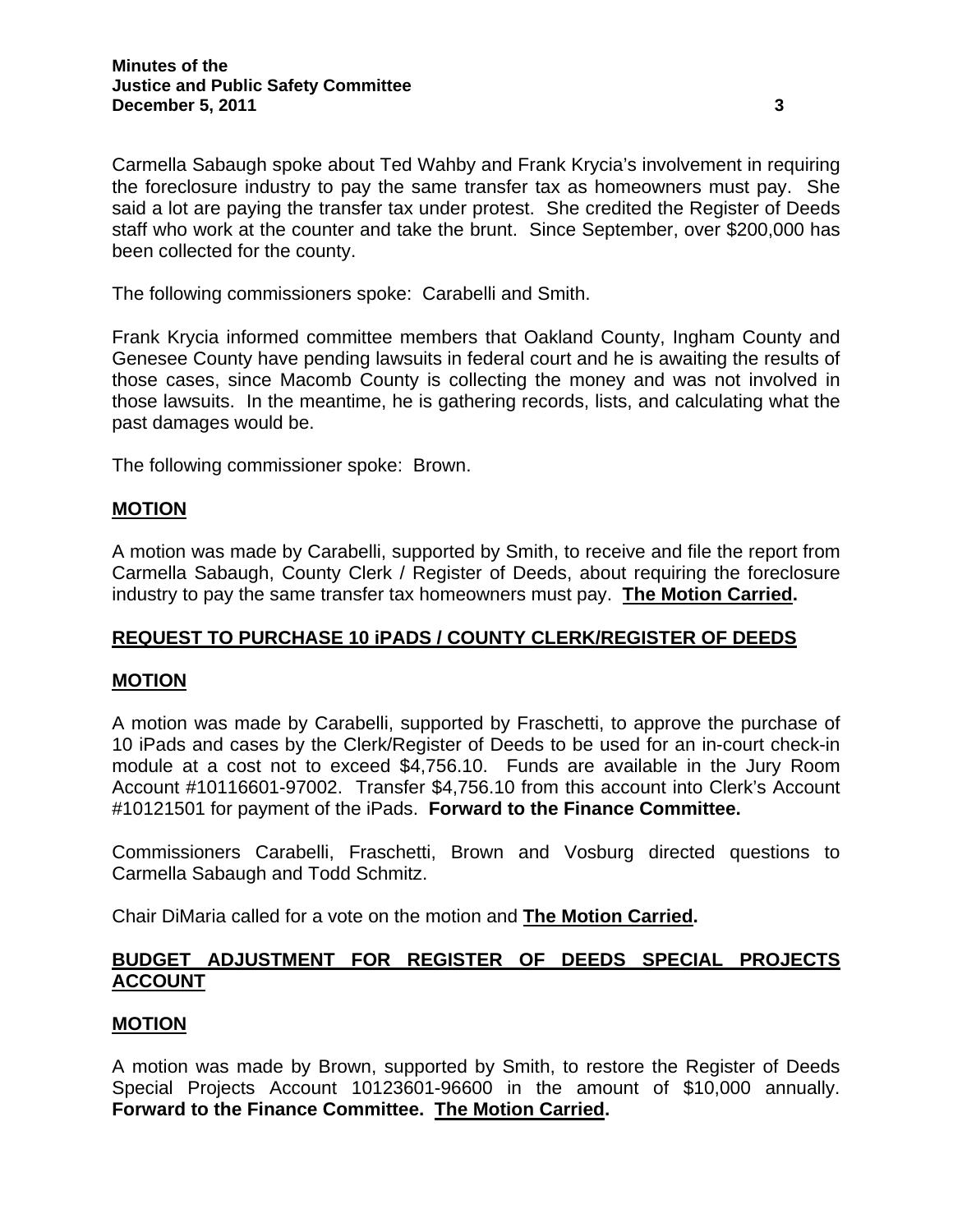After the vote, the following commissioners spoke: DiMaria, Carabelli and Sauger.

### **PRESENTATION ON COUNTY CLERK / REGISTER OF DEEDS 2012 BUDGET**

Todd Schmitz brought to committee members attention three minor corrections in the proposed County Clerk / Register of Deeds 2012 budget: Budget adjustment for Register of Deeds Special Projects Account (prior agenda item), Capital Outlay has been removed from the Clerk's budget, per Pete Provenzano, and the Finance Department increased revenue by \$13,000 to pay online credit card fees.

### **MOTION**

A motion was made by Sauger, supported by Sabatini, to receive and file the presentation on County Clerk / Register of Deeds 2012 budget, as requested by Chairperson Phillip A. DiMaria. **The Motion Carried.**

## **REPORT FROM EMERGENCY MANAGEMENT & COMMUNICATIONS ON \$500,000 COMMUNICATIONS GRANT**

Vicki Wolber gave an overview of the 2010 C.O.P.S. Technology Grant. Initially, Center Line, Clinton Township, Fraser, Shelby Township, Sheriff's Office, Sterling Heights, Utica and Warren were involved in the study. Only four remain involved in this project: Clinton Township, Shelby Township, Sheriff's Office and Sterling Heights. The other four opted out.

The following commissioners spoke: DiMaria, Smith and Brown.

### **MOTION**

A motion was made by Carabelli, supported by Sauger, to receive and file the report from Emergency Management & Communications on the \$500,000 Communications Grant. **The Motion Carried.**

## **REVIEW OF EMERGENCY MANAGEMENT & COMMUNICATIONS DEPARTMENT 2012 BUDGET**

Vicki Wolber stated that the biggest change commissioners may notice is the two budgets for Emergency Management and Technical Services were combined. She reported they have had no changes from their 2011 budget; personnel and operating costs stayed the same.

The following commissioners spoke: Brown, Smith and Vosburg.